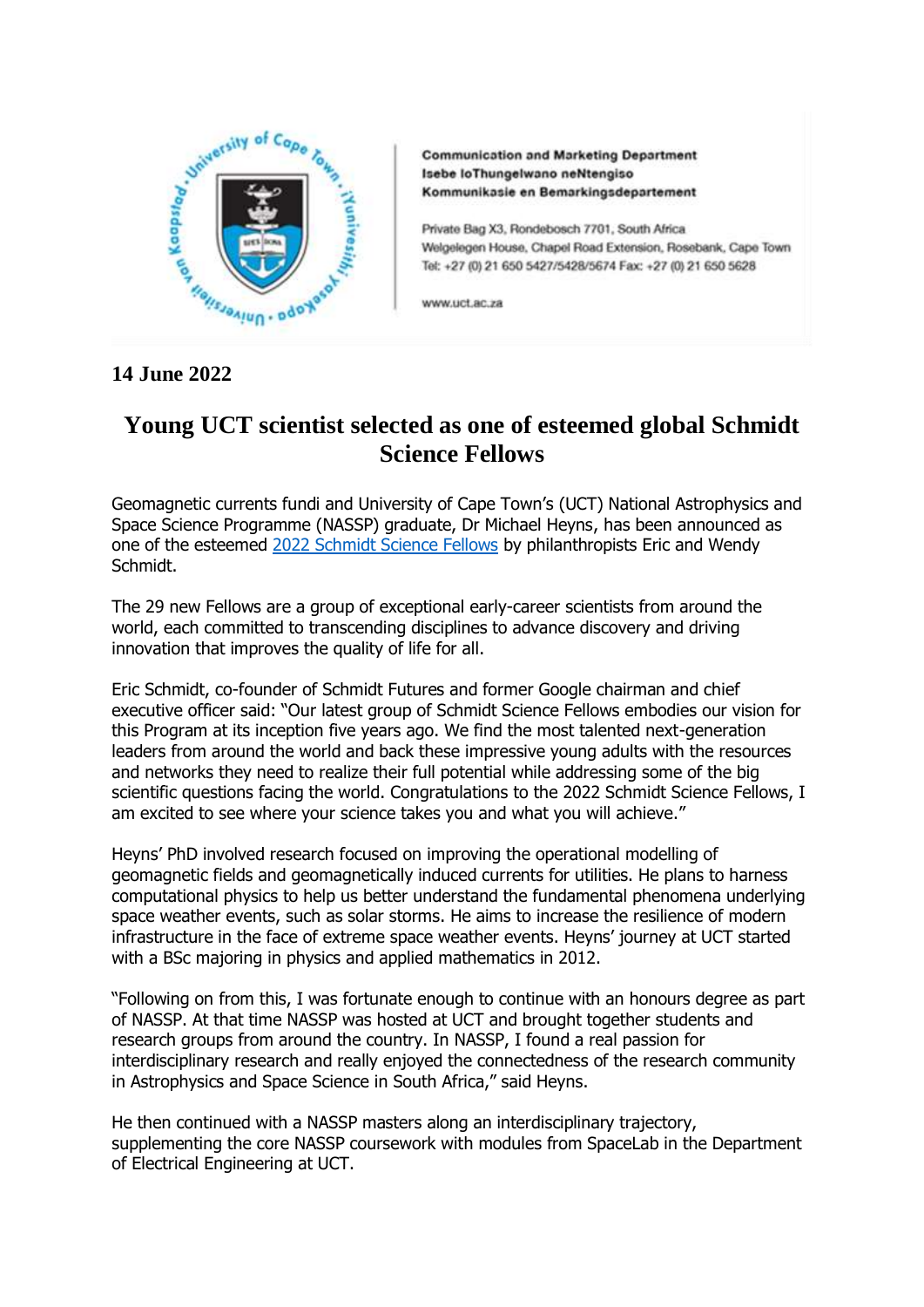Building on this foundation, he then joined the South African National Space Agency (SANSA) and pivoted to electrical engineering to focus on modelling and understanding the ground impacts of solar storms on power systems as part of the UCT GIC research group.

"In short, my specific focus has been on geomagnetically induced currents that arise from fluctuations in the earth's magnetic field due to perturbations of near-earth current systems, which may lead to direct damage and cascading failures or total blackouts in the context of power systems."

This initial research inspired a follow up PhD, still affiliated with SANSA and under the guidance of Professor Trevor Gaunt in the Department of Electrical Engineering at UCT. "During this research, probably the most rewarding and challenging aspect was being at the intersection of engineering and science and dealing with both operational application and theoretical underpinnings. It was truly fantastic to deal with both perspectives and work on an intensely interesting, multi-faceted problem that has real significance and impact in our daily lives."

Heyns said after getting a taste of interdisciplinary research, the Schmidt Science Fellows opportunity truly resonated with him. This meant there was a chance to switch disciplines entirely and define his own research trajectory. "For me this means moving up the modelling chain and focussing on the space physics precursors to space weather, with a hope of enabling increased resilience to space weather risks through operational forecasting for a South African and African context. Practically, this entails using physics-based modelling in the form of magnetohydrodynamic simulations and coupling them with interpretable machine learning approaches for the local context."

He will be joining the Gorgon simulation and Imperial-X groups at Imperial College London for his placement. "Besides the scientific questions that the research will address, the support of the Schmidt Science Fellows will forge new links between institutions nationally and internationally and ultimately drive this new capability even further. It would be incredible to have sustainable platform for South African space weather research that builds on our growing presence in the field, and I see the Schmidt Science Fellows opportunity as a catalyst to do just that!" added Heyns.

The prestigious postdoctoral program, launched in 2017, harnesses an interdisciplinary approach as a way to break down silos among scientific fields in order to solve the world's biggest challenges and support future leaders in STEM – which has proven more critical than ever in finding solutions for fighting the global pandemic.

The program is supported by [Schmidt Futures,](https://protect-za.mimecast.com/s/e5QGCJZKmQtOJNA4CGYKjP) a philanthropic initiative co-founded by Eric and Wendy Schmidt, in partnership with [Rhodes Trust,](https://protect-za.mimecast.com/s/ML-vCKO7nQIKoVMAf3D7oO) that aims to equip the next generation of scientists and engineers to collaborate across disciplinary boundaries.